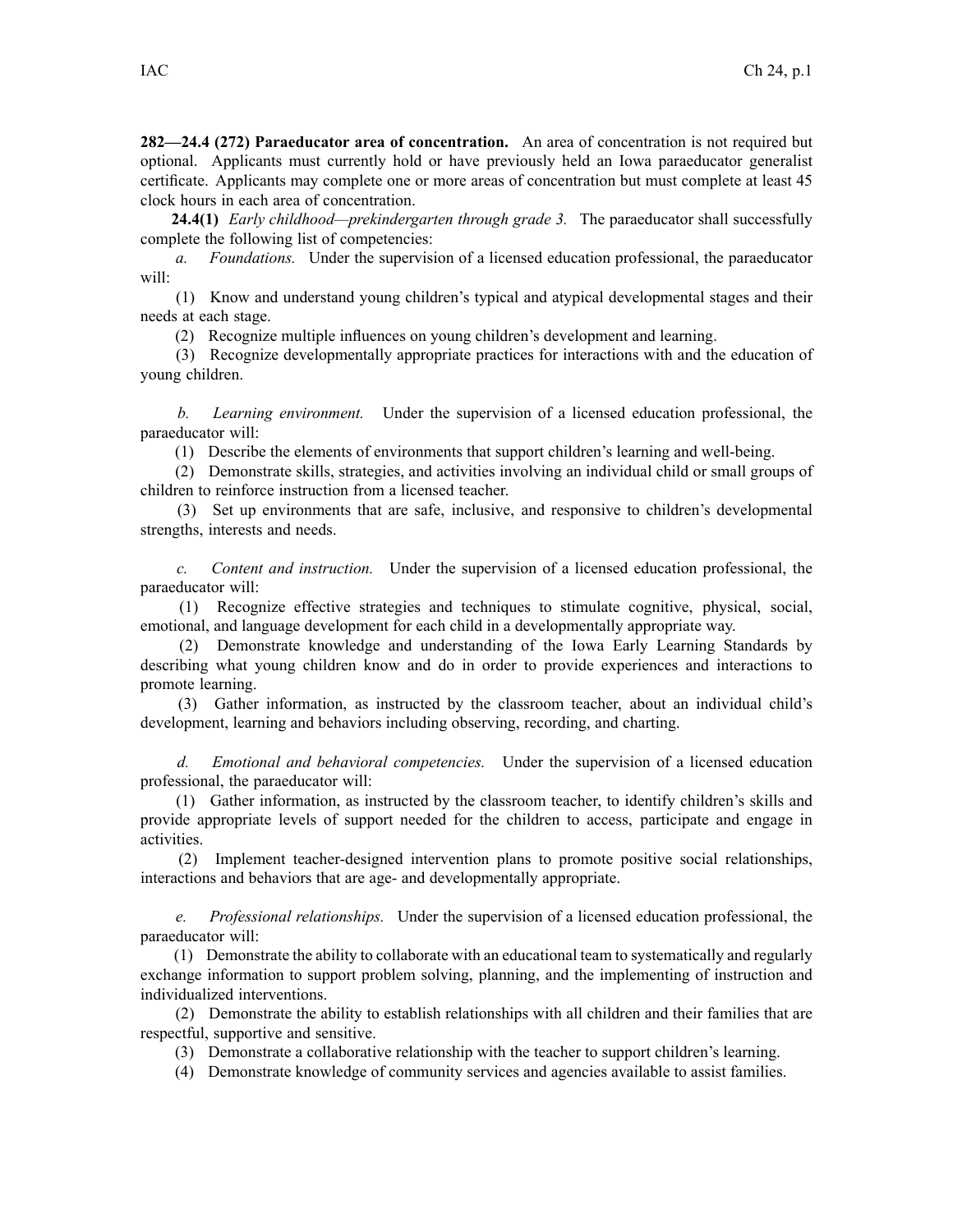*f. Ethical and professional practice.* Under the supervision of <sup>a</sup> licensed education professional, the paraeducator will:

(1) Demonstrate knowledge of Iowa Early Learning Standards and the preschool program standards being implemented, which may include the Iowa Quality Preschool Program Standards, Head Start Program Performance Standards and National Association for the Education of Young Children (NAEYC) Program Standards and Accreditation Criteria.

(2) Reserved.

**24.4(2)** *Special needs—prekindergarten through grade 12.* The paraeducator shall successfully complete the following list of competencies.

*a. Foundations.* Under the supervision of <sup>a</sup> licensed education professional, the paraeducator will demonstrate an understanding of an IEP.

*b. Learning environment.* Under the supervision of <sup>a</sup> licensed education professional, the paraeducator will demonstrate an understanding of the value of serving children and youth with disabilities and special needs in inclusive settings.

*c. Content and instruction.* Under the supervision of <sup>a</sup> licensed education professional, the paraeducator will:

(1) Implement the activities assigned by <sup>a</sup> teacher to meet the goals and objectives in an IEP.

(2) Assist in academic subjects through use of lesson plans and instructional strategies developed by teachers and other professional suppor<sup>t</sup> staff.

(3) Gather and maintain data about the performance of individual students and confer with special and general education practitioners about student schedules, instructional goals, progress, and performance.

(4) Operate computers and use assistive technology and adaptive equipment that will enable students with special needs to participate more fully in general education.

*d. Emotional and behavioral.* Under the supervision of <sup>a</sup> licensed education professional, the paraeducator will:

(1) Gather and maintain data about the behavior of individual students and confer with special and general education practitioners about student schedules, instructional goals, progress, and performance.

(2) Use appropriate instructional procedures and reinforcement techniques as specified in the IEP or by the behavior team.

*e. Professional relationships.* Under the supervision of <sup>a</sup> licensed education professional, the paraeducator will, if asked, participate as <sup>a</sup> member of the IEP team responsible for developing service plans and educational objectives.

**24.4(3)** *English as <sup>a</sup> second language—prekindergarten through grade 12.* The paraeducator shall successfully complete the following list of competencies so that, under the direction and supervision of <sup>a</sup> qualified classroom teacher, the paraeducator will be able to:

*a.* Operate computers and use technology that will enable students to participate effectively in the classroom.

*b.* Work with the classroom teacher as collaborative partners.

*c.* Demonstrate knowledge of the role and use of primary language of instruction in accessing English for academic purposes.

*d.* Demonstrate knowledge of instructional methodologies for second language acquisition.

*e.* Communicate and work effectively with parents or guardians of English as <sup>a</sup> second language students in their primary language.

*f.* Demonstrate knowledge of appropriate translation and interpretation procedures.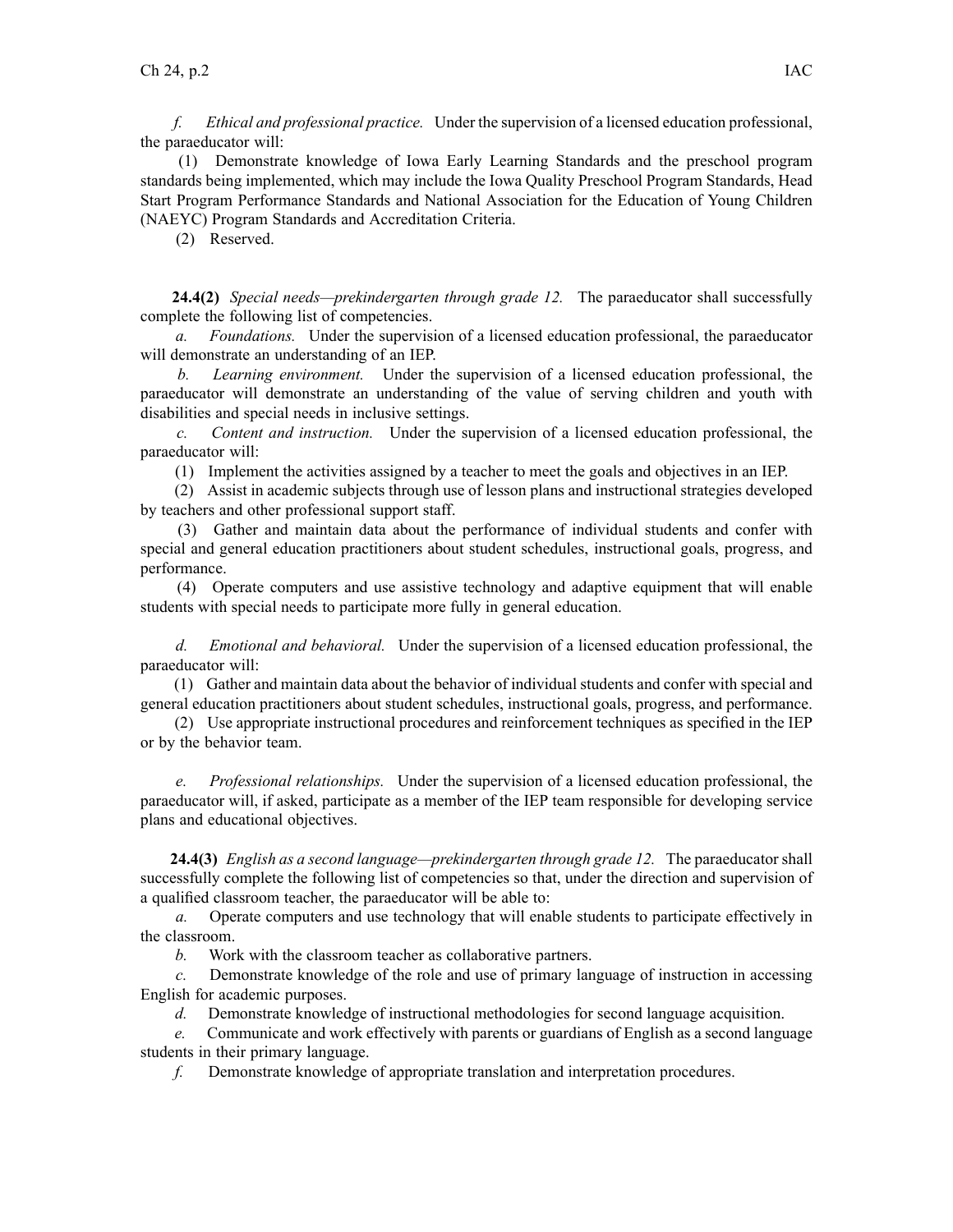**24.4(4)** *Career and transitional programs—grades 5 through 12.* The paraeducator shall successfully complete the following list of competencies so that, under the direction and supervision of <sup>a</sup> qualified classroom teacher, the paraeducator will be able to:

*a.* Assist in the implementation of career and transitional programs.

*b.* Assist in the implementation of appropriate behavior managemen<sup>t</sup> strategies for career and transitional students and those students who may have special needs.

*c.* Assist in the implementation of assigned performance and behavior assessments including observation, recording, and charting for career and transitional students and those students who may have special needs.

*d.* Provide training at job sites using appropriate instructional interventions.

*e.* Participate in preemployment, employment, or transitional training in classrooms or at off-campus sites.

*f.* Communicate effectively with employers and employees at work sites and with personnel or members of the public in other transitional learning environments.

**24.4(5)** *School library media—prekindergarten through grade 12.* The school library media paraeducator shall successfully complete the following list of competencies so that, under the direct supervision and direction of <sup>a</sup> qualified school library supervisor or school librarian, the paraeducator will be able to:

*a.* Be aware of, implement, and suppor<sup>t</sup> the goals, objectives, and policies of the school library media program.

*b.* Assist the school library supervisor or school librarian in general operations, such as processing materials, circulating materials, performing clerical tasks, assisting students and staff, and working with volunteers and student helpers, and to understand the role of the paraeducator in the library setting in order to provide efficient, equitable, and effective library services.

*c.* Demonstrate knowledge of library technical services including, but not limited to, cataloging, processing, acquisitions, routine library maintenance, automation and new technologies.

*d.* Be aware of and suppor<sup>t</sup> the integration of literacy initiatives and content area standards, e.g., visual information and technology in suppor<sup>t</sup> of the curriculum.

*e.* Be aware of the role school libraries play in improving student achievement, literacy, and lifelong learning.

*f.* Demonstrate an understanding of ethical issues related to school libraries, such as copyright, plagiarism, privacy, diversity, confidentiality, and freedom of speech.

*g.* Assist in the daily operations of the school library program, such as shelving, working with volunteers and student helpers, inventory, materials repair and maintenance.

*h.* Exhibit welcoming behaviors to all library patrons and visitors to encourage use of the library and its resources.

*i.* Demonstrate knowledge of the school library collection and the availability of other resources that will meet individual student information or research needs.

*j.* Demonstrate <sup>a</sup> general knowledge of basic technology skills and assist in troubleshooting basic hardware and software problems.

**24.4(6)** *Speech-language pathology (SLP)—prekindergarten through grade 12.* The speech-language pathology paraeducator shall successfully complete the following list of competencies so that, under the direction and supervision of <sup>a</sup> qualified speech-language pathologist, the paraeducator will be able to:

*a.* Understand the roles and responsibilities of the speech-language pathology paraeducator.

*b.* Demonstrate <sup>a</sup> basic understanding of the four areas of communication, including articulation, language, fluency, and voice, and how they occur through typical development.

*c.* Demonstrate an understanding of articulation/phonological disabilities.

*d.* Demonstrate an understanding of language disabilities.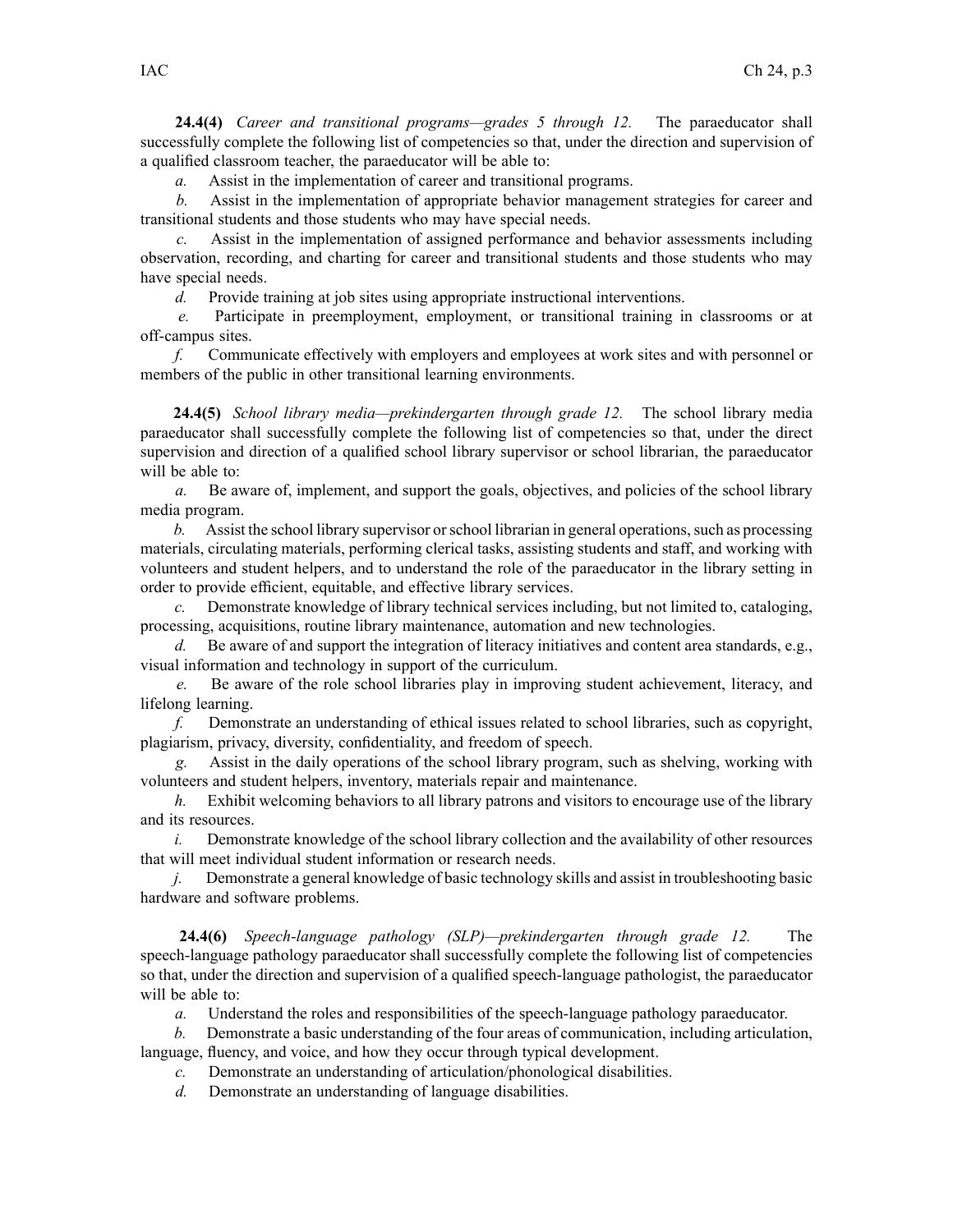*e.* Use appropriate instructional procedures and reinforcement techniques when working with children with articulation/phonological disabilities.

*f.* Use appropriate instructional procedures and reinforcement techniques when working with children with language disabilities.

Gather information as directed by the speech-language pathologist regarding the performance of children, including recording and charting responses.

## **24.4(7)** *Vision impairments—prekindergarten through grade 12.*

*a.* Demonstrate knowledge of the impact of vision loss on learning and concep<sup>t</sup> development for students who are blind or visually impaired.

(1) Demonstrate introductory knowledge of expanded core curriculum (ECC) and the ability to suppor<sup>t</sup> ECC skills as directed by the supervising professional.

(2) Demonstrate introductory knowledge of functional vision assessments (FVA) and learning media assessments (LMA) of students who have vision impairments.

*b.* Demonstrate knowledge of and skills in technology appropriate to the needs of students with vision impairments.

(1) Operate and use assistive technology that supports students who have vision impairments.

(2) Support and strengthen each student's capability to access and utilize assistive technology.

*c.* Demonstrate introductory knowledge of instructional strategies unique to students who have vision impairments.

(1) Demonstrate the ability to adapt educational materials by using varied learning media as determined by student needs.

(2) Demonstrate an introductory knowledge of Braille in relation to identified or expressed student needs or both.

(3) Demonstrate introductory skills in operating transcription software and equipment.

*d.* Demonstrate introductory knowledge of motor skills, movement, orientation, and mobility for students with vision impairments.

*e.* Demonstrate knowledge of the role of paraeducators in student plans including individualized education programs (IEPs) and individualized family service plans (IFSPs).

*f.* Demonstrate knowledge about and skills in fostering independence, self-determination, social skills, self-advocacy, and appropriate behaviors for students with vision impairments.

*g.* Demonstrate professionalism and ethical practices, including appropriate communication skills in relation to students with vision impairments and the students' service providers and families.

**24.4(8)** *Autism spectrum disorders.* Under the direction and supervision of <sup>a</sup> qualified classroom teacher, the paraeducator shall successfully complete the following list of competencies.

*a. Foundations.* Under the supervision of <sup>a</sup> licensed education professional, the paraeducator will:

(1) Demonstrate an understanding of the components of education plans(individualized education program (IEP), behavior intervention plan (BIP), functional behavioral analysis (FBA), and Section 504 Plan).

(2) Identify common characteristics of students with autism spectrum disorder (communication, social, restricted interest and behavior) and how these characteristics compare to those of typical children.

*b. Learning environment.* Under the supervision of <sup>a</sup> licensed education professional, the paraeducator will:

(1) Assist in structuring the environment to meet the needs of students with autism spectrum disorder.